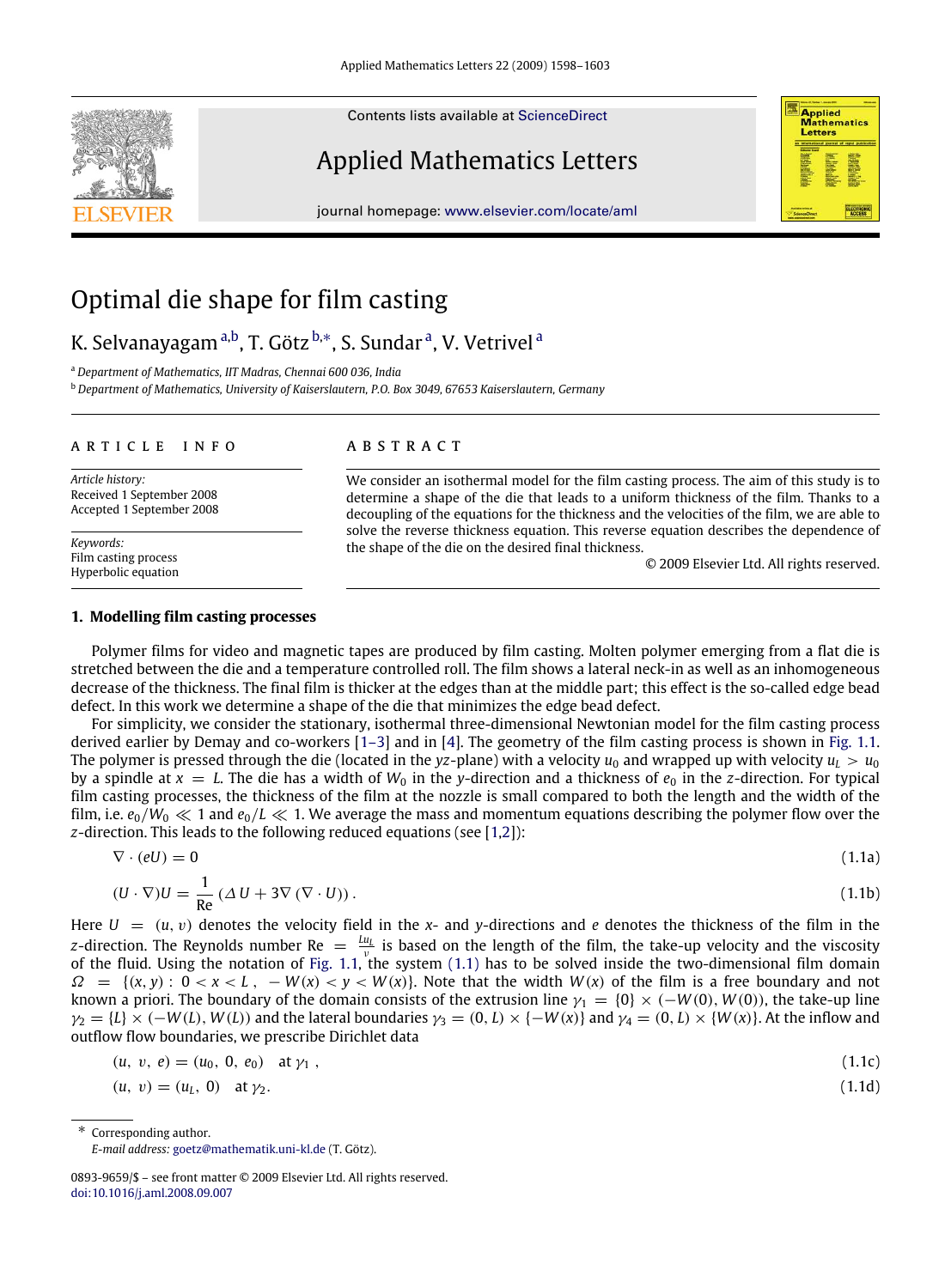<span id="page-1-0"></span>

<span id="page-1-3"></span><span id="page-1-2"></span>Fig. 1.1. Sketch of the geometry considered for the film casting process.

The ratio  $D = u_L/u_0 > 1$  between the winding and the extrusion velocity is called the draw ratio. Due to the hyperbolic nature of Eq. [\(1.1a\),](#page-0-4) there is no boundary condition for the thickness on  $\gamma_2$ . The treatment of the lateral boundaries  $\gamma_3$ ,  $\gamma_4$ is more sophisticated, since they are free boundaries. Their location is not known in advance and evolves with the width  $W = W(x)$  of the film. The dynamic and kinematic conditions along the free boundary read as

$$
\sigma \cdot n = 0 \quad \text{at } \gamma_3, \ \gamma_4 \ , \tag{1.1e}
$$

$$
u\partial_x W - v = 0 \quad \text{at } \gamma_3, \gamma_4. \tag{1.1f}
$$

Here *n* denotes the unit outer normal to  $\gamma_i$ ,  $i=3,4$ . The stress tensor  $\sigma$  is given by  $\sigma = (\nabla U) + (\nabla U)^T + 2$  (div *U*) I =  $4\partial_x u + 2\partial_v v$ 4∂*xu* + 2∂*y*v ∂*yu* + ∂*x*v ∂*yu* + ∂*x*v 2∂*xu* + 4∂*y*v , where *I* is the 2 × 2 identity matrix.

The following typical parameters are used throughout the work: stretching distance  $L = 0.4$  m, film width  $W_0 = 1$  m, draw ratio  $D = 10$  and Reynolds number Re  $= 3$ .

The model [\(1.1\)](#page-0-3) is capable of predicting the final thickness *e*(*L*, *y*) of the film. This thickness profile depends on the geometry  $e_0$  of the nozzle as well as the draw ratio *D*. Using a rectangular nozzle, i.e. a uniform initial thickness  $e_0$ , one obtains the well-known effect of edge beads; see [Fig. 1.2.](#page-2-0) In this case the final film is thinner in the middle than at the lateral surfaces; an undesired result. In contrast to that, industrial applications aim to produce films with a uniform thickness profile at the take-up roll.

#### **2. Optimal shape of the die**

In the system [\(1.1\),](#page-0-3) the velocity components *u* and v and the film width *W* are independent of the thickness *e*. Hence, we may compute the velocities in advance and solve the hyperbolic thickness equation [\(1.1a\)](#page-0-4) afterwards. Note, that the flow is oriented in the positive *x*-direction; see [Fig. 1.3.](#page-2-1)

For solving the thickness equation [\(1.1a\)](#page-0-4) we only need one boundary condition at  $x = 0$ , i.e. at the nozzle. For a constant thickness at the nozzle we obtain the undesired edge bead defect. To overcome this edge bead defect, we consider the thickness equation with a reverse flow direction [\(Fig. 1.4\)](#page-2-2)

<span id="page-1-1"></span>
$$
\partial_x(-eu) + \partial_y(-ev) = 0 \qquad \text{and} \qquad e = e_d \quad \text{at } \gamma_2. \tag{2.1}
$$

For this reverse thickness equation, we prescribe the desired thickness at the chill roll *e<sup>d</sup>* and solve backwards to obtain the thickness at the die *e*(0, *y*). This thickness at the die equals the desired shape of the die leading to the constant film thickness at the take-up roll.

### **3. Numerical solution**

Since the boundaries  $\gamma_3$  and  $\gamma_4$  are free surfaces, it is difficult to implement the boundary condition  $\sigma \cdot n = 0$ . Hence, we apply the transformation  $\Phi: \Omega \to [0, L] \times [-1, 1], \Phi(x, y) = (x, \tilde{y})$ , where  $\tilde{y}(x) = \frac{y}{W(x)}$ , to the system [\(1.1\).](#page-0-3) Now, the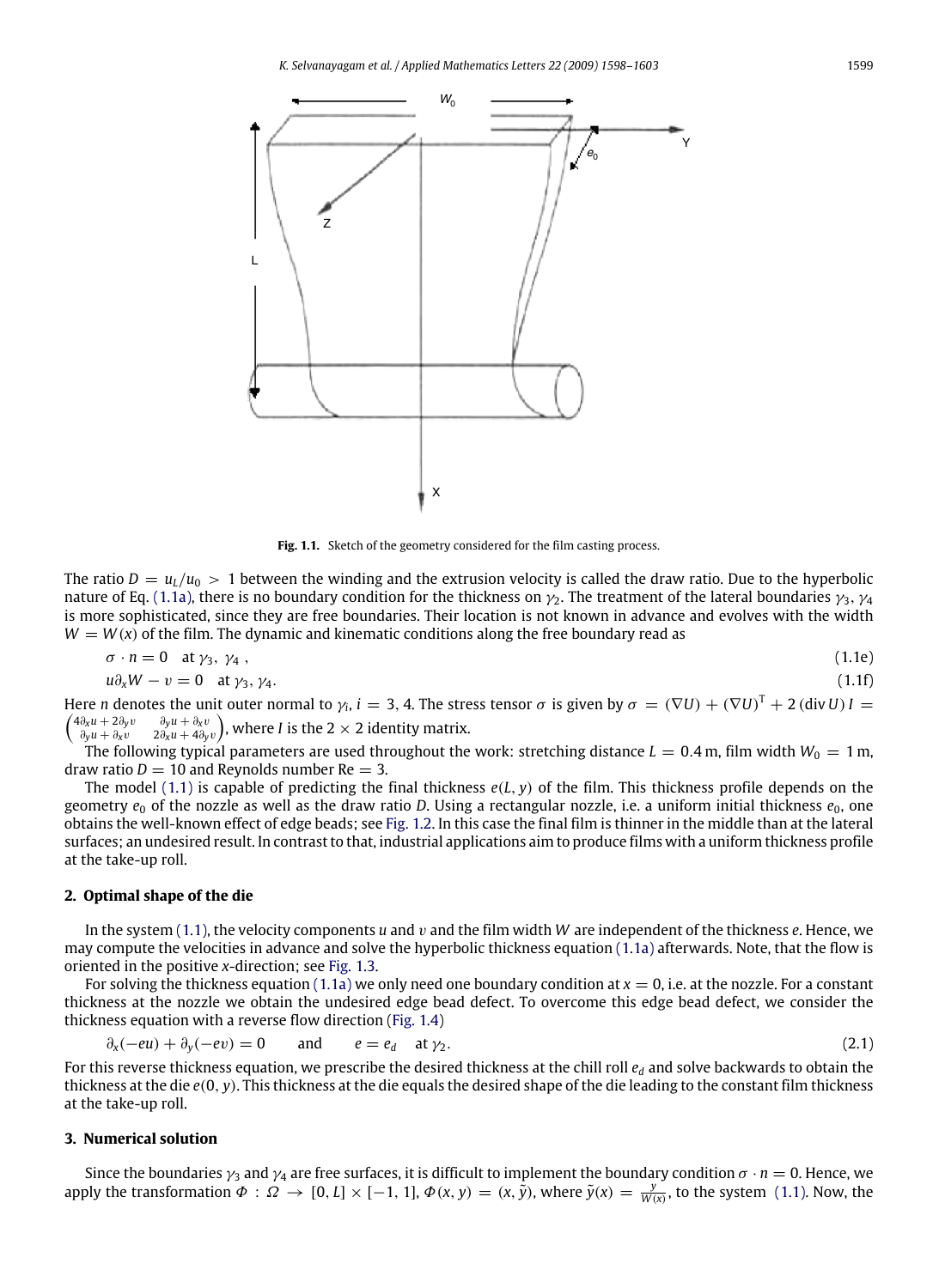<span id="page-2-0"></span>

**Fig. 1.2.** Thickness profile of the film casting process with edge bead defect.

<span id="page-2-1"></span>

Fig. 1.3. Flow direction in the original problem [\(1.1a\).](#page-0-4)

<span id="page-2-2"></span>

Fig. 1.4. Flow direction in the reverse problem [\(2.1\).](#page-1-1)

momentum equations [\(1.1b\)](#page-0-5) together with the transformed dynamic boundary condition [\(1.1e\)](#page-1-2) can be solved on the fixed domain [0, *L*] × [−1, 1] for the velocities *u* and v. Afterwards, we determine the film width *W* from the kinematic condition [\(1.1f\),](#page-1-3) i.e.  $W' = v/u$  and  $W(0) = W_0$ . These steps are iterated until convergence is reached. In the final step, the film thickness is computed using [\(2.1\).](#page-1-1)

To discretize the PDEs, we use finite differences on a uniform grid with mesh widths  $h$ ,  $k > 0$  in the  $x$ - and  $\tilde{y}$ -directions. Central differences are used in the momentum equation [\(1.1b\),](#page-0-5) and the nonlinear terms are handled by iteration. For the reverse mass equation [\(2.1\)](#page-1-1) an upwind method is applied. Since the transport in Eq. [\(2.1\)](#page-1-1) is oriented in the negative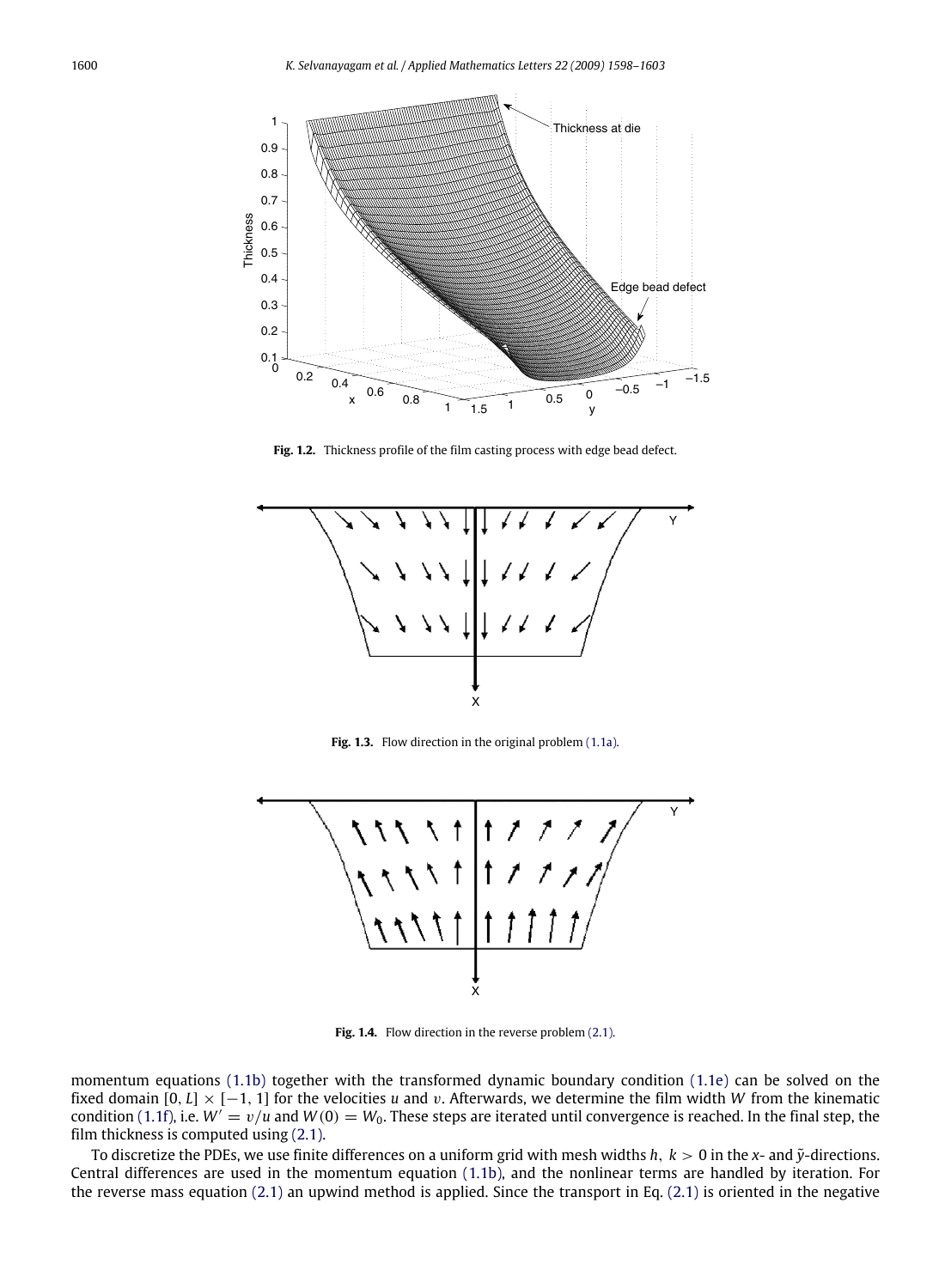<span id="page-3-0"></span>

**Fig. 4.2.** Longitudinal velocity *u*.

<span id="page-3-1"></span>*x*-direction, the upwind scheme reads as

$$
\frac{(eu)_{i+1j} - (eu)_{ij}}{h} - y\frac{W'}{W}\frac{(eu)_{ij+1} - (eu)_{ij-1}}{2k} + \frac{1}{W}\frac{(ev)_{ij} - (ev)_{ij-1}}{k} = 0,
$$
  
where  $u_{ij}$  denotes the value of *u* at the grid point  $(x_i, \tilde{y}_i) = (ih, jk)$ .

#### **4. Simulation results**

In the first step, we solved the system  $(1.1)$  for a given constant initial thickness  $e_0$ . [Fig. 1.2](#page-2-0) shows the thickness of the film. The transverse velocity component  $v$  at different lateral cuts  $x = x_i$  is shown in [Fig. 4.1.](#page-3-0) The velocities are negative in the region  $y > 0$  and positive in the region  $y < 0$ . This implies that the fluid moves towards the centerline  $y = 0$  and hence we obtain the neck-in of the film.

[Fig. 4.2](#page-3-1) shows the longitudinal velocity component *u*(·, *y*) at different lateral cuts, analogous to [Fig. 4.1.](#page-3-0) The increase of the longitudinal velocity due to the draw ratio  $D > 1$  is clearly visible.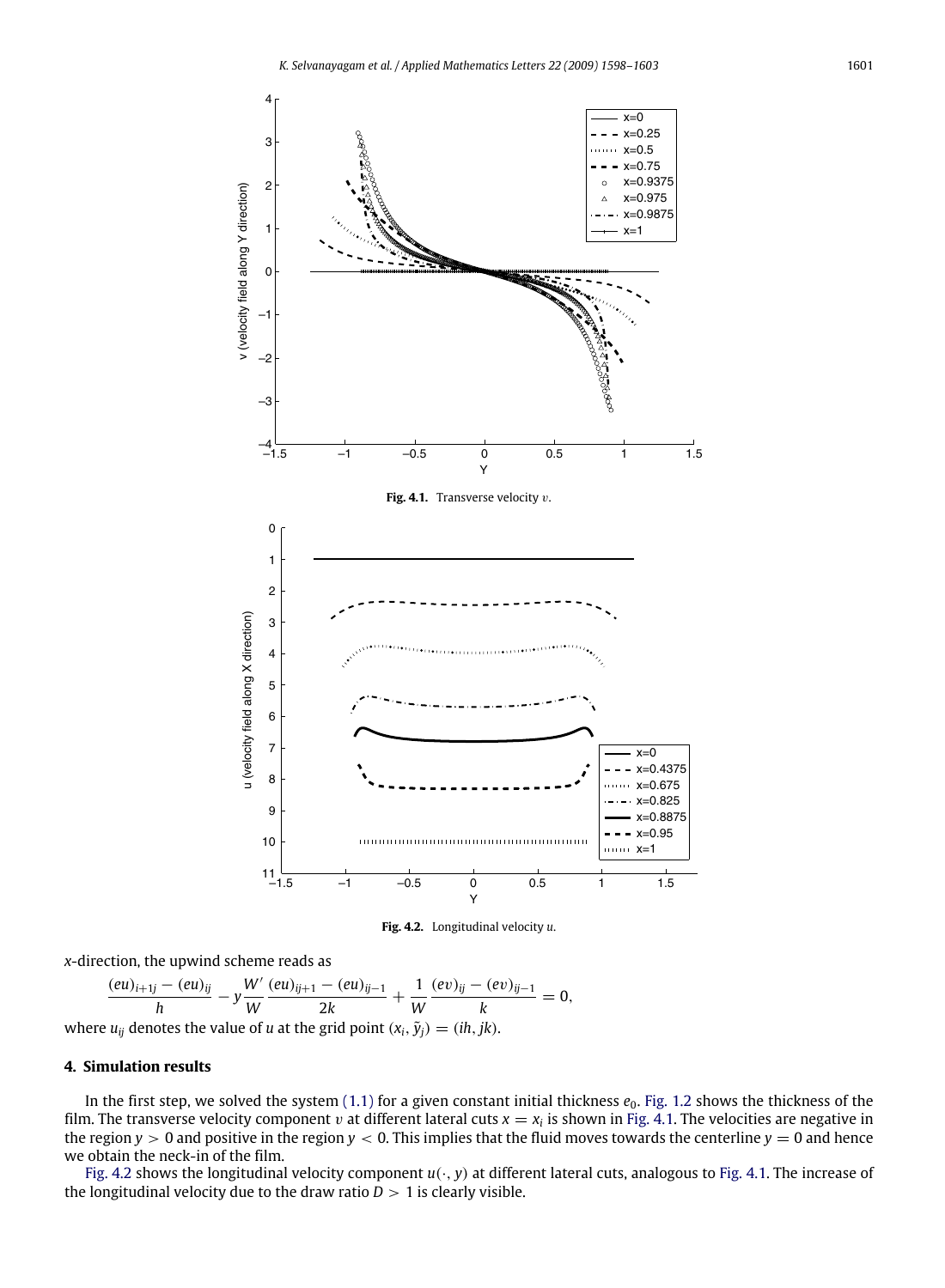<span id="page-4-0"></span>

**Fig. 4.3.** Film thickness *e* in original problem (A) and film thickness *e* in reverse problem (B).

<span id="page-4-1"></span>

**Fig. 4.4.** Original nozzle shape (top) and computed film thickness at take-up (bottom).

[Fig. 4.3\(](#page-4-0)A) and [4.3\(](#page-4-0)B) show the film thickness  $e(\cdot,y)$  at different lateral cuts  $x_i$  for the original (A) and the reverse problem (B), respectively. [Fig. 4.3\(](#page-4-0)A) shows the development of the edge bead for a rectangular shape of the die. On the other hand, from [Fig. 4.3\(](#page-4-0)B) we can determine the shape of the die that leads to a constant thickness at the chill roll.

[Fig. 4.4](#page-4-1) shows the original, uniform shape of the die (top) and the resulting film thickness (bottom). The edge bead defect is clearly visible. [Fig. 4.5](#page-5-3) shows the computed, uniform thickness of the film (bottom). The barrel shape of the nozzle compensated the neck-in of the film and hence yields the desired uniform thickness.

# **5. Conclusion**

We studied the isothermal film casting process. On the basis of the averaged Navier–Stokes equations, the evolution of the film thickness and width is governed by a free boundary value problem. The uniform thickness profile at the nozzle always leads to the so-called edge bead effect; the final film gets thinner in the middle than at the edges. Hence we consider a reverse flow to determine the optimal shape of the nozzle that will lead to an even thickness distribution at the take-up point.